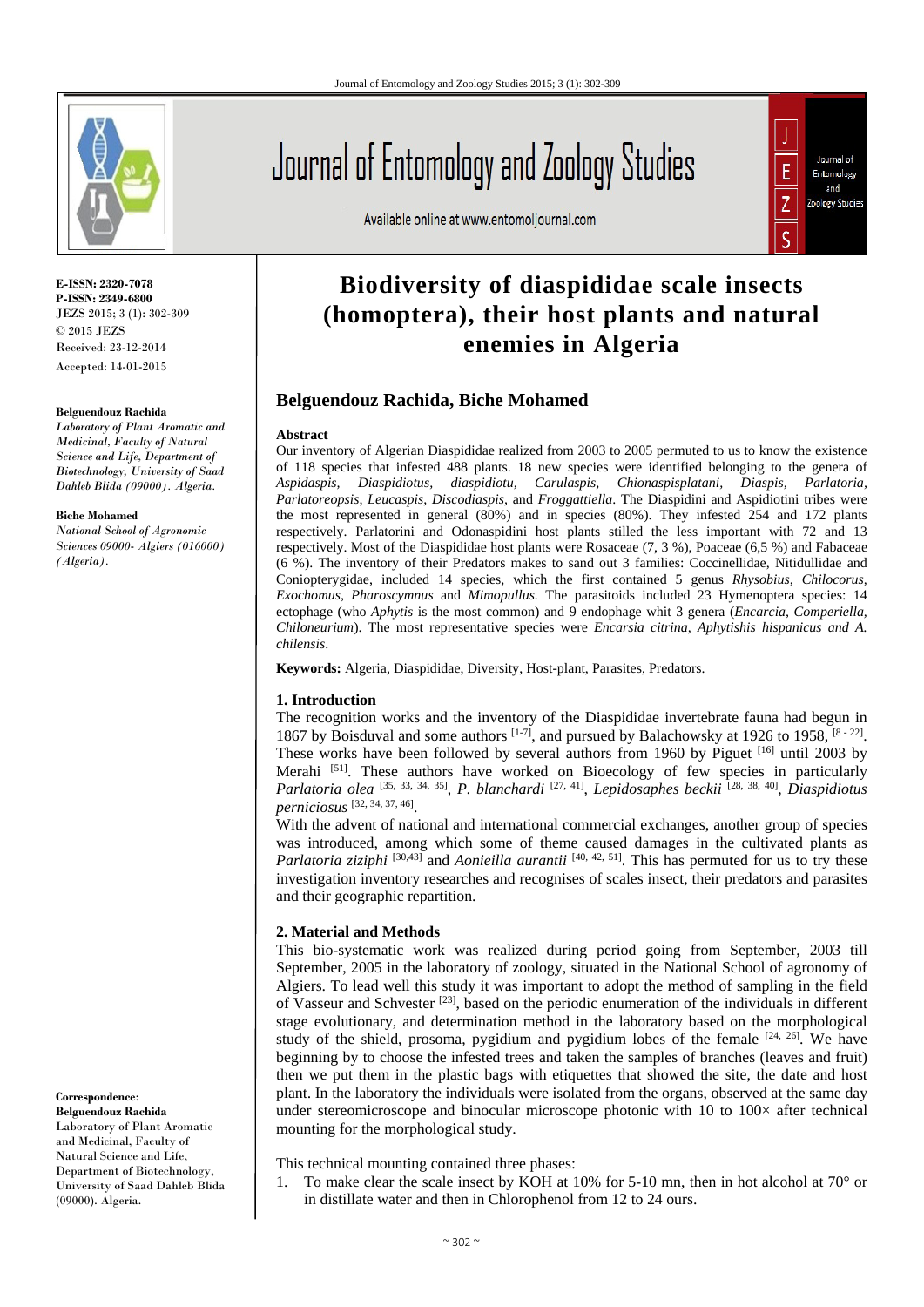Journal of Entomology and Zoology Studies

- 2. Coloration and dehydratation with alcohol 90° during 5- 10 mn, then we rinsed it in alcohol 100% to eliminate trace of Chlorophenol and to make the scale insect transparent. Then we put theme in red of magenta for 5-10 mn, then in alcohol to decrease the exec red colouring agent.
- 3. The cochineal was placed and displayed between blades; then we put on one drop of the Canada balm product (Terebenthine of balsam fir tree) and put them in a steam room in 37 ° during 12 in 24 days, for the definitive preservation of cups.
- 4. These blades are going to be ready in the observation of scale insect and the determination according to the form and the color of the body, the pygidial structure of the adult female. The endophage and ectophage parasites and predators are determined thanks to the study of exit holes, eggs and morphology of the body by means the specialists and the key of hymenoptera determination.

# **3. Results and Discussion**

# **History study**

The results of the historic research revealed that, before 1850 the Diaspididae was not known in Algeria, the reason could be attributed to the absence of the farm produces imports. It was only after 1850 until 1910 when 12 species were indicated by several authors, in 1867 by Boisduvali until 1910 by Lindinger and Trabu. This was due to insufficiency of the investigations, or for the misunderstanding of Diapididae, or for the low infestation on plants. The advent of the commercial exchanges from 1901 till 1950 favoured the introduction of several Diaspididae species that the rate reached 46,61% according to the works of the other authors those of Trabut in 1911 until those of Ballachowsky in 1950  $[3-18]$ . Other species were discovered from 1951 to 2005 thanks to the agricultural development and the interest of the entomologists for this family such as the work of Balachowsky (1951) until that of Merahi (2002) and this work. (Fig. 1).



**Fig 1:** Diaspididae chronologic signalisations in Alegria

# **The inventory of Diapididae**

The results of the inventory indicate that the family of Diaspididae represents 118 species in Algeria, belonging to 47 genera that we found in 4 tribes, 1 Aspidiotini represented 41,55% species, <sup>2</sup>Diaspidini 42,37%, <sup>3</sup>Parlatorini 15.95% and  $\frac{40}{4}$ Odonaspidini 5.32 %. (Fig. 2), this tribes are already signalled by Balachowsky  $[8-21]$ , Piguet  $[25]$  and Benassy  $[16]$ .



**Fig 2:** Genera and species proportion of different Diaspididae tribes inventories

The Diaspidini was represented more than the others, by the genus of *Lepidosaphes* that counted 7 species, *Duplachionaspis* with 6 species, *Carulaspis* (that signaled for the first by Biche [35]) and *Diaspis* with 5 species, *Chionaspis*  with 4 species (that removed on *C. platani* species for the first by Biche at 1991) (Fig.3).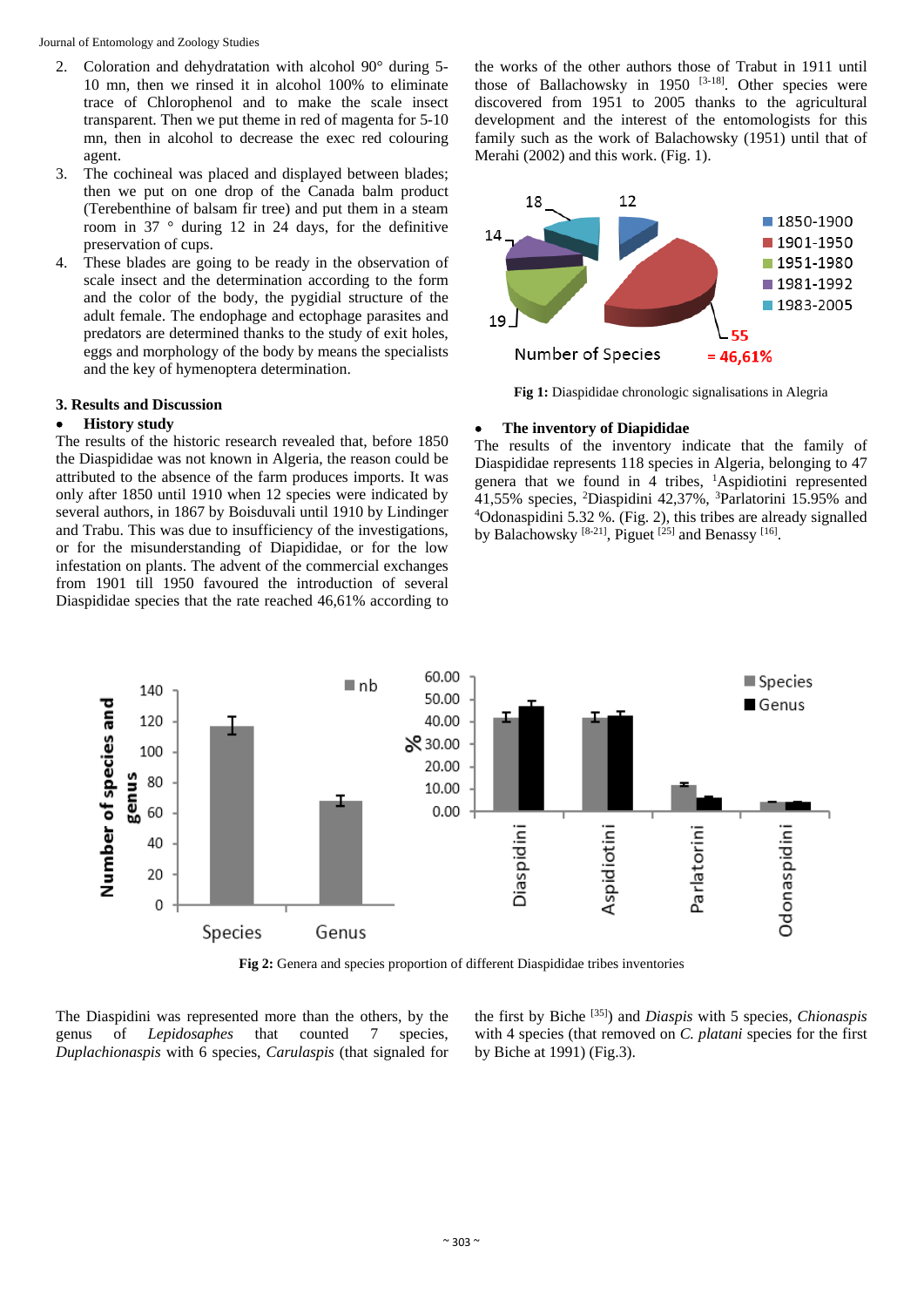

**Fig 3:** Different genus proportion of Diaspidini.

Aspidiotini was more represented by Diaspidiotus genus who contained 17 species (that *Diaspidiotus forbesi, Diaspidiotus*  *lenticularis* and *Diaspidiotus lepineyi* were removed by Biche in 1983, 1985, 1990 respectively) (Fig. 4).



**Fig 4:** Different genus proportion of Aspidotini.

Parlatorini was more represented by *Parlatoria* genus witch counted 6 species (that *P. Camelliae, Parlatoriopsis thea* and *Leucaspis pini* were removed in Algeria for the first by Biche 1983, 1987, and 1988 respectively) and Odonaspidini by *Discodiaspis* genus with 3 species *(*that *D. salicornia, D. suadae* and *Odonaspis penicillata* are removed for the first by Biche at 1988, 1984) (Fig.5).



 $~^{\sim}$  304  $~^{\sim}$ **Fig 5:** Different genus proportion of Parlatorini and Odonaspidini.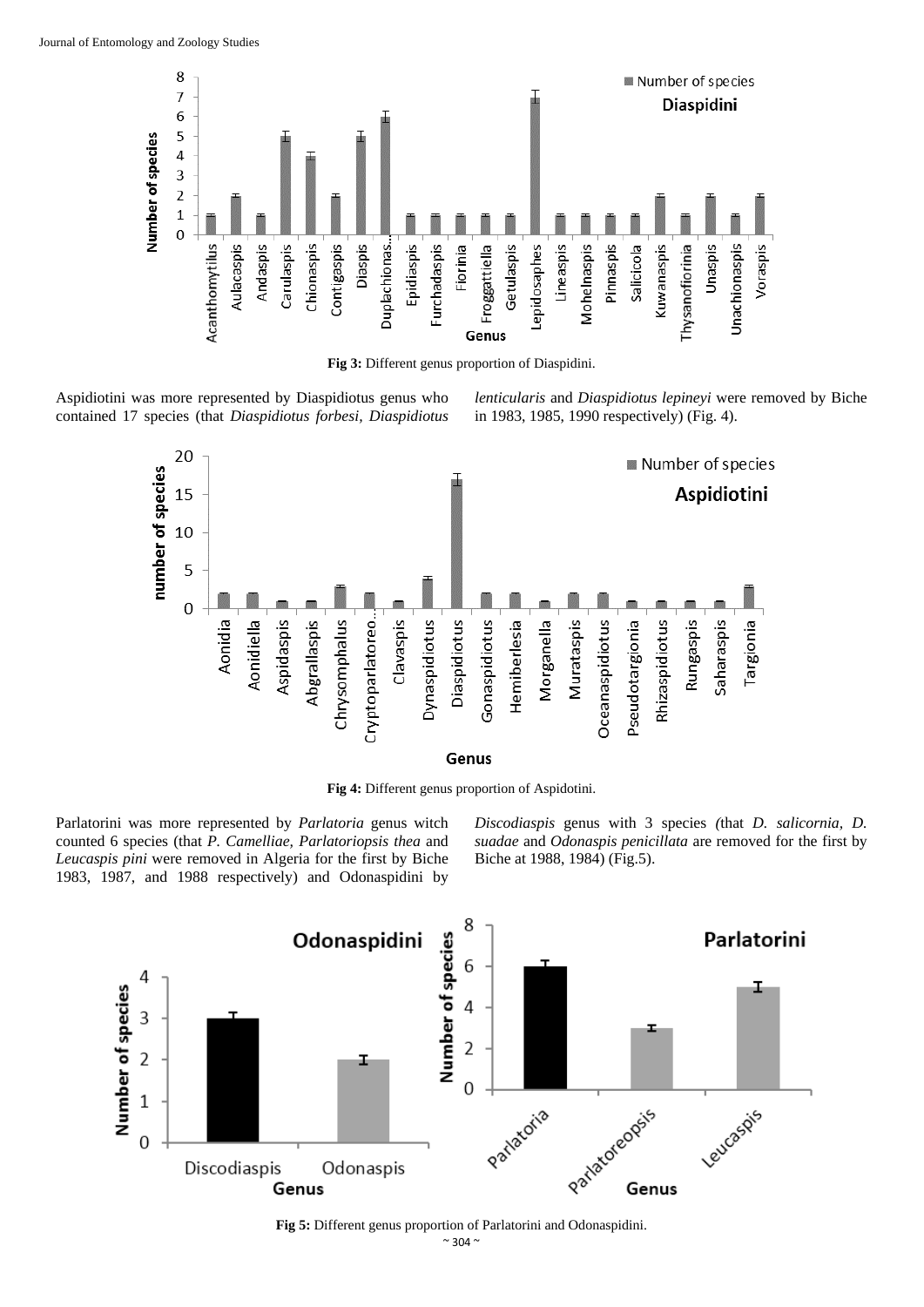For all the family of Diaspididae, the genus of *Diaspidiotus*  was the most represented by 17 species, *Lepidosaphes* with 7 species, *Duplachionaspis* and *Parlatoria* with 6 species each one, *Diaspis* and *Carulaspis* with 5 species each one (Fig. 6).

We signalled for the first 18 new species of the Algerian coccidologic fauna in the end of 2005:

**8** species of the Aspidiotini tribe wich were: *Aspidaspis* 

*longiloba, Diaspidiotus wuenni, D. lenticularis, D. lepineyi, D. branschivigi, D. zonatus, D. armeniacus and D. Forbesi.* 

**4** species of the tribes of Odonaspidini: *Discodiaspis suadae,* 

*D. salicornia, D. numidica* and *Froggattiella penicillata.*  **3** species of Diaspidini tribu wich were: *Carulaspis atlantica,* 

*Chionaspis platani, Diaspis asparagi.* 

**3** species of Parlatorini tribe which were: *Parlatoria camelliae, Parlatoreopsis theae and Leucaspis pini.* 



**Fig 6:** Different genus and species proportion of the Diaspididae family.

#### **The diversity of Diaspididae host plants**

The infested plants by Diaspididae belong to 84 botanical families that were represented by 488 species in total. Diaspidini infested 172 plant species and Aspidiotini 254 plant species. Both tribes are divided into three groups:

\*Group of frequent, ubiquitous with high ecological plasticity and polyphagous.

\* Group of oligophagous and monophous species

\* Group of rare and typical forest species

The Parlatorini tribe infest 72 plant species and Odonaspidini infest 13 plant species. The two tribes include the specific species and monophages.

The representative botanical families are 10; the number of species varies from 14 to 15 per family. The most represented are Rosaceae (7,36%), Poaceae (6,54%) and Fabaceae (6,13%)family (Fig. 7).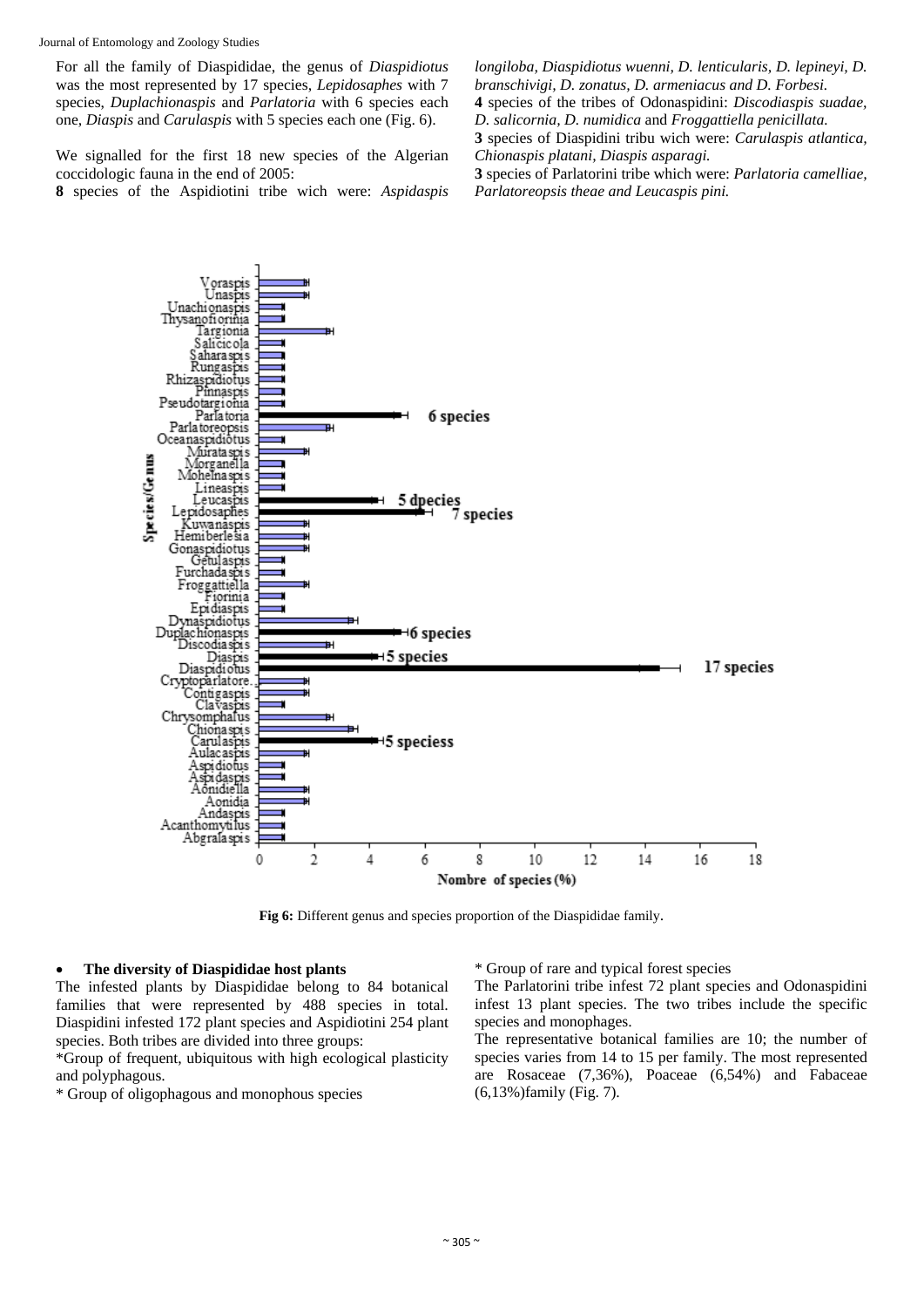



Moderately representative families are among 20 families with 36 to 15 species per family (Fig. 8).



**Fig 8:** Different genus and species proportion of the Diaspididae family.

The other 64 families were poorly represented with 4 species per family.

# **• Diversity of Diaspididae predators and parasites**

Our research has revealed the presence of three predatory families representing 14 species, Coccinellidae lives upon 71 species, Nitidulidae 4 species and Coniopterygidae 1 specie). (Fig. 9). The most active on Diaspididae are *R. lophantae* lived upon 19 diaspine in Algeria that it concords with Balachowsky (1932) who announced 20 species*, Chilocorus* distributed in northern Algeria lived upon 13 species, *Exochomus quadripustulatus* 11 species and *Mimopullus mediterraneus* and *Pharoscymnus setulosus* 7 species. *Pharoscymnus ovoideus* and *P. numidicus* were particularly lived upon *Parlatoria blanchardi* that infested date palm in the south of the country. (Fig.10).



**Fig 9:** Family specie predator numbers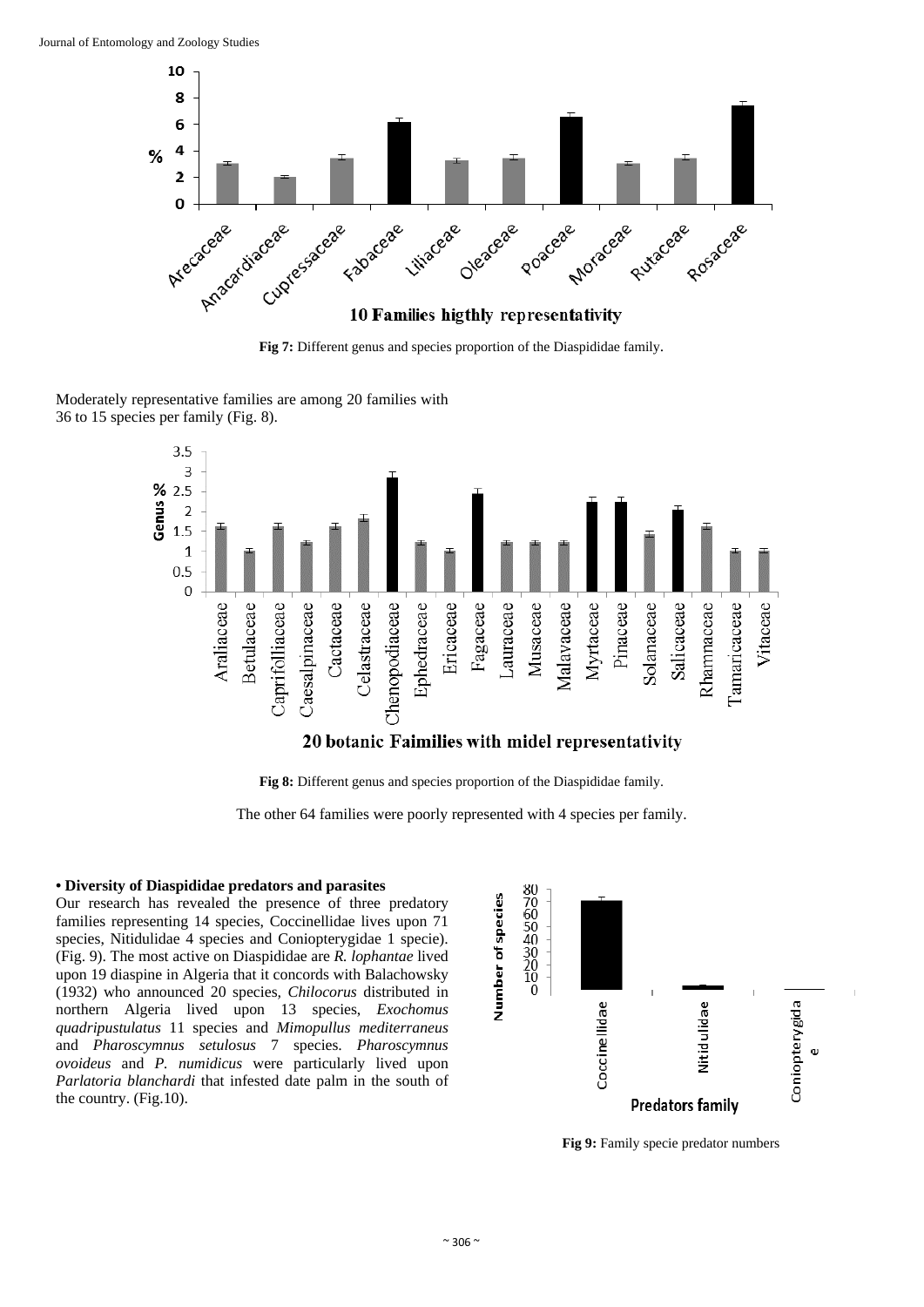

#### **Predator species**

**Fig 10:** Specie predator numbers

The most parasited species was *A. aurantii* with 10 *Aphytis* and 3 *Encarcia* species, followed by *Oceanaspidiotus nerii by* 5 *Aphytis* and 2 *Encarcia* species, and *Lepidosaphes conchyformis* and *diaspidiotus perniciosus spicies* with 4

species. (Fig. 11 and 12). The rarity of some parasites scales may be conditioned by their monophagy, ecological conditions and their acclimatization to the environment.



**Fig 12:** Number of parasite for each Diaspididae species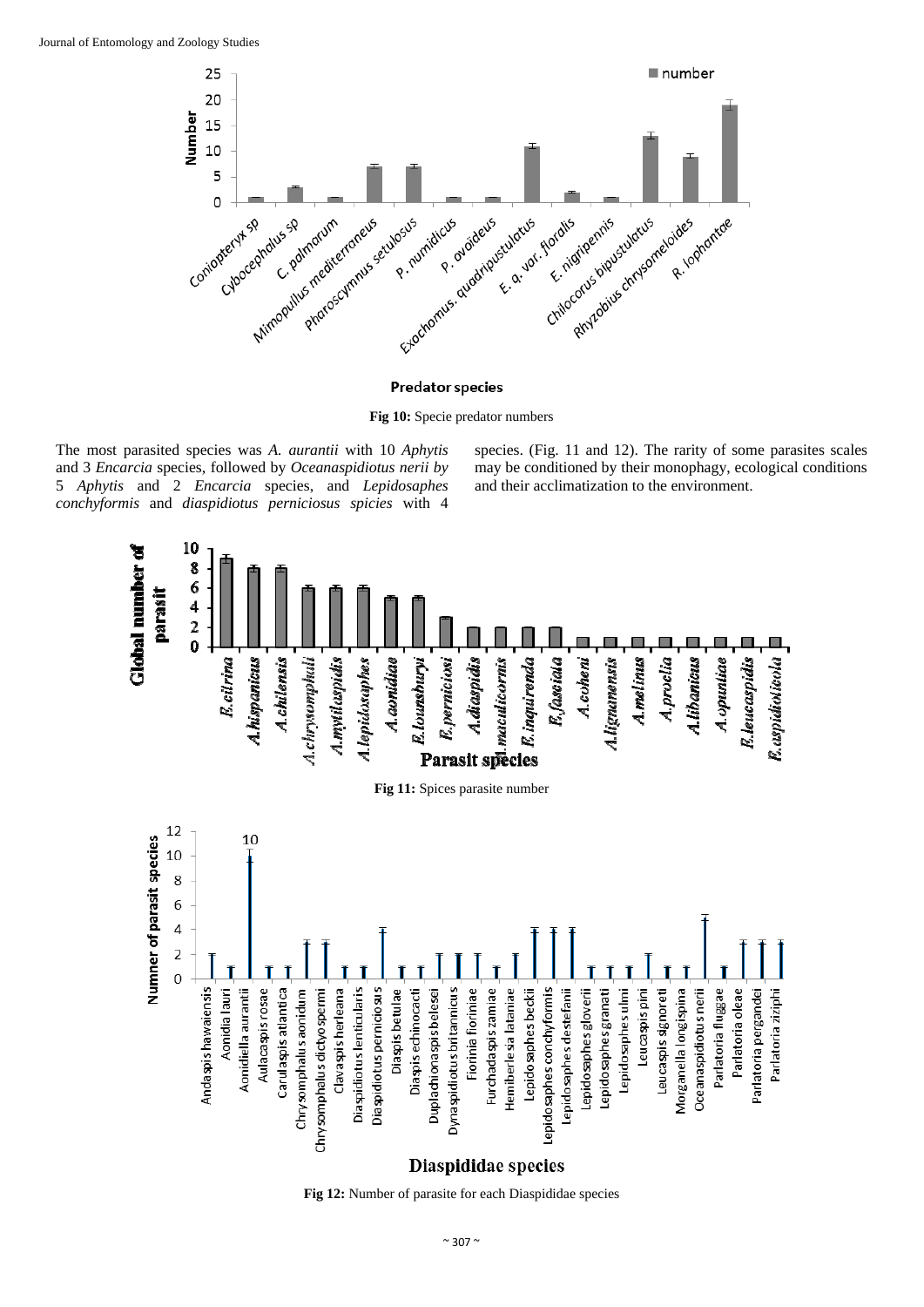## **4. Conclusion**

This inventory of mealybugs diaspines allowed us to know the Algerian Diaspididae species, their host plants and their natural enemies. 118 species were identified and belonging to 47 genus and four tribes, who 18 new species were identified for the first and signalled in Algeria in 2005. These Diaspididae species infested 488 host plants. The first group of common and ubiquitous species had a high ecological plasticity and extensive polyphagia. The second group contained the specific species that attacked a single family, genus, or botanical species. The preferred host group was specific to a plant species or genus. In the absence of its host, they infected other plants. The last group contained rare species that were exacting in food and environment. So, we signalled that *Duplachionaspis berlesei* was observed for the first time on *Asparagus sp, Asparagus acutifolius* and *Pistacia lentiscus* in Algeria and in the world.

For the Predators, we have identified 18 species, belonging to the order of Coleoptera. Most of theme were the Coccinellidae species how were most active (*Rhizobius lophantae* and *Chilocorus bipustulatus)*. Parasitoids contained 23 species, whose 14 were ectophagic (*Aphytis* species) and 9 endophagic (*Encarsia, Comperiella, Chiloneurium*). Further investigations may reveal the presence of other species of Diaspididae in some localities of Algeria difficult to access especially in mountains and in the South of the country (Sahara).

# **5. References**

- 1. Boisduval AM. Essai sur l'entomologie horticole. Ed Dunod, Paris, 1867, 648.
- Newstead R. New Coccidae collected in Algeria. Rev. Alfred. E. Eola. Tran. End. Sco. London, number 1897; 1:93–103.
- 3. Trabut L. La défense contre les cochenilles et autres insectes fixés. Gouvt. Gén. Algérie, Alger, 1910, 151.
- 4. Lindinger L. Beiträge zur Kenntnis der Schildläuse und ihrer Verbreitung II. Zeitschrift für Wissenschaftliche Insektenbiologie 1910; 6:371-376, 437-441.
- 5. Marchal P. Sur une cochenille nouvelle d'Algérie (Hem. Coccidae). Bull. Soc. Hist. Entomol. Fr 1911; 4:71.
- 6. Trabut L. Catalogue des cochenilles observées en Algérie. Bull Soc Hist Nat Afr Nord 1911; 3:51-64.
- 7. Trabut L. Catalogue des cochenilles observées en Algérie. Bull Soc Hist Nat Afr Nord 1911; 4:51–72.
- 8. Balachowsky AS. Note sur un coccidé de la faune Neotropicale récemment acclimaté et nuisible au figuier en Algérie. Bull. Soc. Hist. Nat. Afr. Nord 1926; 1:63-69.
- 9. Balachowsky AS. Contribution to the study of scale insects Minor Africa (1ère note, 2e note, 9me note). Ann. Soc. Entomol. Fr 1927; 96:175-207.
- 10. Balachowsky AS. Contribution to the study of scale insects Minor Africa (9me note). Addition to the North African fauna with description of three new species. Bull. Soc. Hist. Nat. Afr. Nord 1930; 21:119-125.
- 11. Balachowsky AS. Biological study of scale insects of the Western Mediterranean basin. In: Encyclopédy Entomologic, XV P. Lechevalier & Fils, Paris, 1932, 214.
- 12. Balachowsky AS. Contribution to the study of scale insects of North African [12me note]. Diaspines harvested in the region of Tamanrasset (Hoggar Massif) par j. Lauriol. Bull Soc Hist Nat Afr Nord 1933; 24:253-254.
- 13. Balachowsky AS. The scale insects of the central Sahara. Hoggar Mission. III. (February to May, 1928) In Seurat, L.-G, Zoological Studies Central Sahara. Mém Soc Hist Nat Afr Nord 1934; 4:145-157.
- 14. Balachowsky AS. et Mesnil L. Les insectes nuisibles aux

plantes cultivées leurs mœurs, leur destruction. Ed. Busson, Paris, T 1935; 1:627.

- 15. Balachowsky AS. et Richardeau D. A new kind of scale insects living on *Tamarix* in the North Africa Sahara with description of a new species. Bull Soc Hist Entomol Fr 1942; 47:100-103.
- 16. Balachowsky AS. Mealybugs from France, Europe, North Africa and the Mediterranean. Ed. Hermann and Cie, Paris, Coll. ² Act. Sci. Et ind, n° 784, T.III, 111 p et n° 1054, T. IV, 549. 1939, 1948.
- 17. Balachowsky AS. Study of *Rungaspidiotus* (Coccoidea-Odonaspidini) new Oran. Bull. Soc. Hist. Nat. Afr. Nord 1949; 40:107-110.
- 18. Balachowsky AS. Mealybugs from France, Europe, North Africa and the Mediterranean Basin. V. Monograph Coccoidea; Diaspidinae (second part) Aspidiotini. Entomological News Applicata Industrial Science and 1087, 1950, 397-557.
- 19. Balachowsky AS. Entomologie appliquée. Les cochenilles de France, d'Europe, du Nord de l'Afrique et du bassin méditerranéen. Ed. Hermann et Cie, Paris, Coll. " Act. Sci et ind."n°1127, T. VII, 1951.
- 20. Balachowsky AS. Scale insects of France of Europe, North Africa and the Mediterranean basin. VII. Monograph Coccoidea; Diaspidinae IV, Odonaspidini-Parlatorini. Act Scientif Indust 1953; 1202:725-929.
- 21. Balachowsky AS. Les cochenilles paléarctiques de la tribu des Diaspidini. Ed. Institut Pasteur, Paris, Coll. Mem Sci Inst Pasteur 1954; 450.
- 22. Balachowsky AS. Étude comparative des cochenilles du cèdre au Liban et en Afrique du Nord. Rev Pathol Veg Entomol Agric Fr 1954; 33:108-114.
- 23. Vasseur R, et Schvester D. Biologie et écologie du pou de Sain José (*Quadraspidiotus perniciosus* Comst) en France", Ann I.N.R.A. Série C, 1957.
- 24. Balachowsky AS. Les cochenilles du continent Africain Noir. Aspidiotini (2me partie), Odonaspidini et Parlatorini. Ann. Musée Roy. Congo Belge (Sciences Zoologiques), Tervuren, 1958; 4(2):149-356.
- 25. Piguet P. Les ennemis animaux des Agrumes en Afrique du Nord. Ed. Soc. Shell, Algérie, 1960, 117.
- 26. Benassy C. Les cochenilles des agrumes dans le bassin méditerranéen. Ann. Inst. Nat. Agro. El – Harrach 1975; 6:118 – 142.
- 27. Husseini A. Study of the white Scale insect *Parlatoria blanchardi* Targ. (Hom. Diaspididae) in the region of Biskra. Mem. Ing. Agron. INA. El Harrach, 1977, 67.
- 28. Jafjaf A. Study of cochineal populations of *Lepidosaphes beckii* Newman (Hom. Diaspididae) on Hamlin and their parasites in Boufarik (Mitija). Mem Ing Agron INA. El Harrach, 1978, 63.
- 29. Doumandji SE. A new cochineal for the Palaearctic region and Algeria, *Parlatoreopsis pyri* Marlatt. Bull Zool Agri INA harrach El 1984; 9:18.
- 30. Ouzzani T. Bio-ecological approaches black louse orange *Parlatoria ziziphi* Lucas (Homoptera-Diaspididae) in the Mitidja. Mém. Ing. Agron, I.N.A, ElHarrach, 1984, 72.
- 31. Doumanji SE. Mealybugs diaspines the carob tree, *Ceratonia siliqua* in Algeria. First journal. Stud. Sci. INES, Blida, 1985, 15.
- 32. Klaa K. Bioécology of *Quadraspidiotus perniciosus.* Mém.Ing. Agron. INA, El Harrach 1985; 75:193.
- 33. Doumandji S. et Biche M. The diaspines scales of the olive, *Olea europea* in Algeria. Ann Inst Nat Agro El Harrach 1986; 10(1):97–119.

34. Karahacene T. Study of cochineal bioecology of